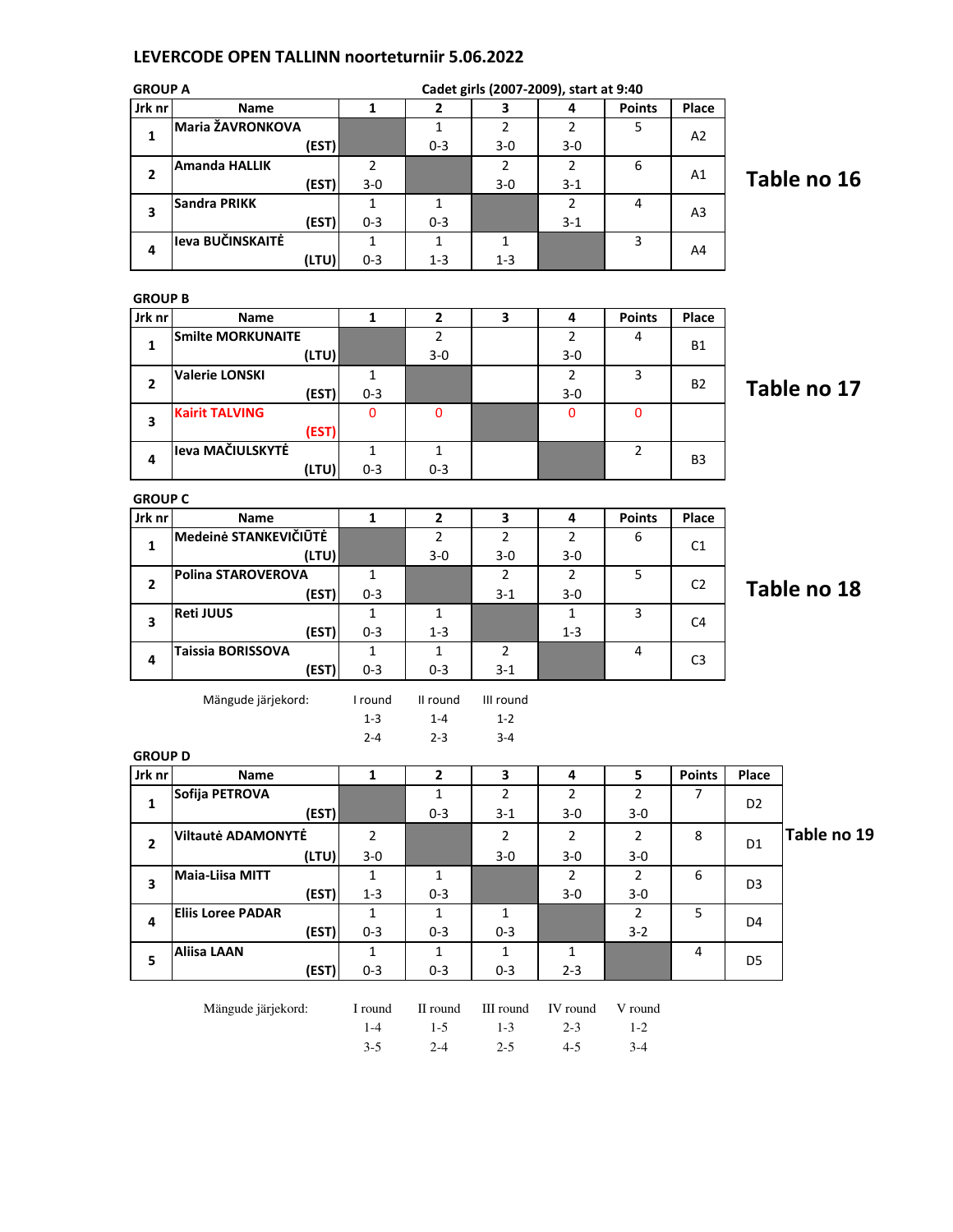MÄNGUD/GAMES:

|         | <b>IGroup A</b>         |                  | 1. game   | 2. game   | 3. game  | 4. game  | 5. game | <b>Result</b> |
|---------|-------------------------|------------------|-----------|-----------|----------|----------|---------|---------------|
| $1 - 3$ | <b>Maria ŽAVRONKOVA</b> | Sandra PRIKK     | $11 - 7$  | $11-3$    | $11 - 8$ |          |         | $3-0$         |
| $2 - 4$ | <b>Amanda HALLIK</b>    | leva BUČINSKAITĖ | $11 - 5$  | $11-9$    | $9 - 11$ | $11 - 8$ |         | $3 - 1$       |
| $1 - 4$ | Maria ŽAVRONKOVA        | leva BUČINSKAITĖ | $11-2$    | $11 - 7$  | $11-6$   |          |         | $3 - 0$       |
| $2 - 3$ | <b>JAmanda HALLIK</b>   | Sandra PRIKK     | $11 - 7$  | $11 - 6$  | $11 - 7$ |          |         | $3-0$         |
| $1 - 2$ | <b>Maria ŽAVRONKOVA</b> | Amanda HALLIK    | 13-15     | $9 - 11$  | $8 - 11$ |          |         | $0 - 3$       |
| $3 - 4$ | Sandra PRIKK            | leva BUČINSKAITĖ | $11 - 13$ | $13 - 11$ | $7 - 11$ | $11 - 7$ |         | $3 - 1$       |

|         | <b>Group B</b>            |                       | 1. game   | 2. game   | 3. game  | 4. game | 5. game | <b>Result</b> |
|---------|---------------------------|-----------------------|-----------|-----------|----------|---------|---------|---------------|
| $1 - 3$ | <b>Smilte MORKUNAITE</b>  | <b>Kairit TALVING</b> |           |           |          |         |         |               |
| $2 - 4$ | <b>Valerie LONSKI</b>     | Jeva MAČIULSKYTĖ      | $15 - 13$ | $11 - 7$  | $11 - 7$ |         |         | $3-0$         |
| $1 - 4$ | <b>Smilte MORKUNAITE</b>  | leva MAČIULSKYTĖ      | $11 - 7$  | $14 - 12$ | $11 - 5$ |         |         | $3 - 0$       |
| $12-3$  | <b>Valerie LONSKI</b>     | <b>Kairit TALVING</b> |           |           |          |         |         |               |
| $1 - 2$ | <b>ISmilte MORKUNAITE</b> | Valerie LONSKI        | $11 - 5$  | $11 - 4$  | $11-9$   |         |         | $3-0$         |
| $3 - 4$ | <b>Kairit TALVING</b>     | leva MAČIULSKYTĖ      |           |           |          |         |         |               |

|         | <b>Group C</b>            |                          | 1. game  | 2. game   | 3. game  | 4. game  | 5. game | <b>Result</b> |
|---------|---------------------------|--------------------------|----------|-----------|----------|----------|---------|---------------|
| $1 - 3$ | Medeinė STANKEVIČIŪTĖ     | <b>Reti JUUS</b>         | $11 - 5$ | $11-3$    | $11-3$   |          |         | $3-0$         |
| $2 - 4$ | <b>Polina STAROVEROVA</b> | Taissia BORISSOVA        | $11 - 4$ | $12 - 10$ | $11-9$   |          |         | $3 - 0$       |
| $1 - 4$ | Medeinė STANKEVIČIŪTĖ     | <b>Taissia BORISSOVA</b> | $11-6$   | $11 - 1$  | $11-0$   |          |         | $3-0$         |
| $2-3$   | <b>Polina STAROVEROVA</b> | <b>Reti JUUS</b>         | $11 - 5$ | $8 - 11$  | $11-2$   | $11 - 4$ |         | $3 - 1$       |
| $1 - 2$ | Medeinė STANKEVIČIŪTĖ     | Polina STAROVEROVA       | $11 - 4$ | $11-9$    | $11 - 7$ |          |         | $3-0$         |
| $3 - 4$ | <b>Reti JUUS</b>          | Taissia BORISSOVA        | $3 - 11$ | $11 - 8$  | $9 - 11$ | $8 - 11$ |         | $1 - 3$       |

|         | <b>Group D</b>         |                          | 1. game  | 2. game   | 3. game   | 4. game  | 5. game | <b>Result</b> |
|---------|------------------------|--------------------------|----------|-----------|-----------|----------|---------|---------------|
|         | 1-4 Sofija PETROVA     | <b>Eliis Loree PADAR</b> | $11-2$   | $11 - 7$  | $11 - 4$  |          |         | $3-0$         |
| $3 - 5$ | Maia-Liisa MITT        | <b>Aliisa LAAN</b>       | $11 - 8$ | $11 - 6$  | $11-9$    |          |         | $3-0$         |
| $1-5$   | Sofija PETROVA         | Aliisa LAAN              | $11 - 5$ | $11 - 4$  | $12 - 10$ |          |         | $3-0$         |
| $2 - 4$ | Viltautė ADAMONYTĖ     | <b>Eliis Loree PADAR</b> | $11-0$   | $11-3$    | $11-2$    |          |         | $3-0$         |
|         | 1-3 Sofija PETROVA     | Maia-Liisa MITT          | $11-2$   | $11-3$    | $7 - 11$  | $11-2$   |         | $3-1$         |
|         | 2-5 Viltautė ADAMONYTĖ | <b>Aliisa LAAN</b>       | $11-3$   | $11 - 5$  | $11 - 1$  |          |         | $3-0$         |
|         | 2-3 Viltautė ADAMONYTĖ | Maia-Liisa MITT          | $11-3$   | $12 - 10$ | $11-0$    |          |         | $3-0$         |
|         | 4-5 Eliis Loree PADAR  | Aliisa LAAN              | $11-6$   | $7 - 11$  | $10 - 12$ | $11 - 1$ | $11-6$  | $3 - 2$       |
|         | 1-2 Sofija PETROVA     | Viltautė ADAMONYTĖ       | $10-12$  | $4 - 11$  | $5 - 11$  |          |         | $0 - 3$       |
|         | 3-4 Maia-Liisa MITT    | <b>Eliis Loree PADAR</b> | $11 - 4$ | $11 - 5$  | $11 - 5$  |          |         | $3-0$         |